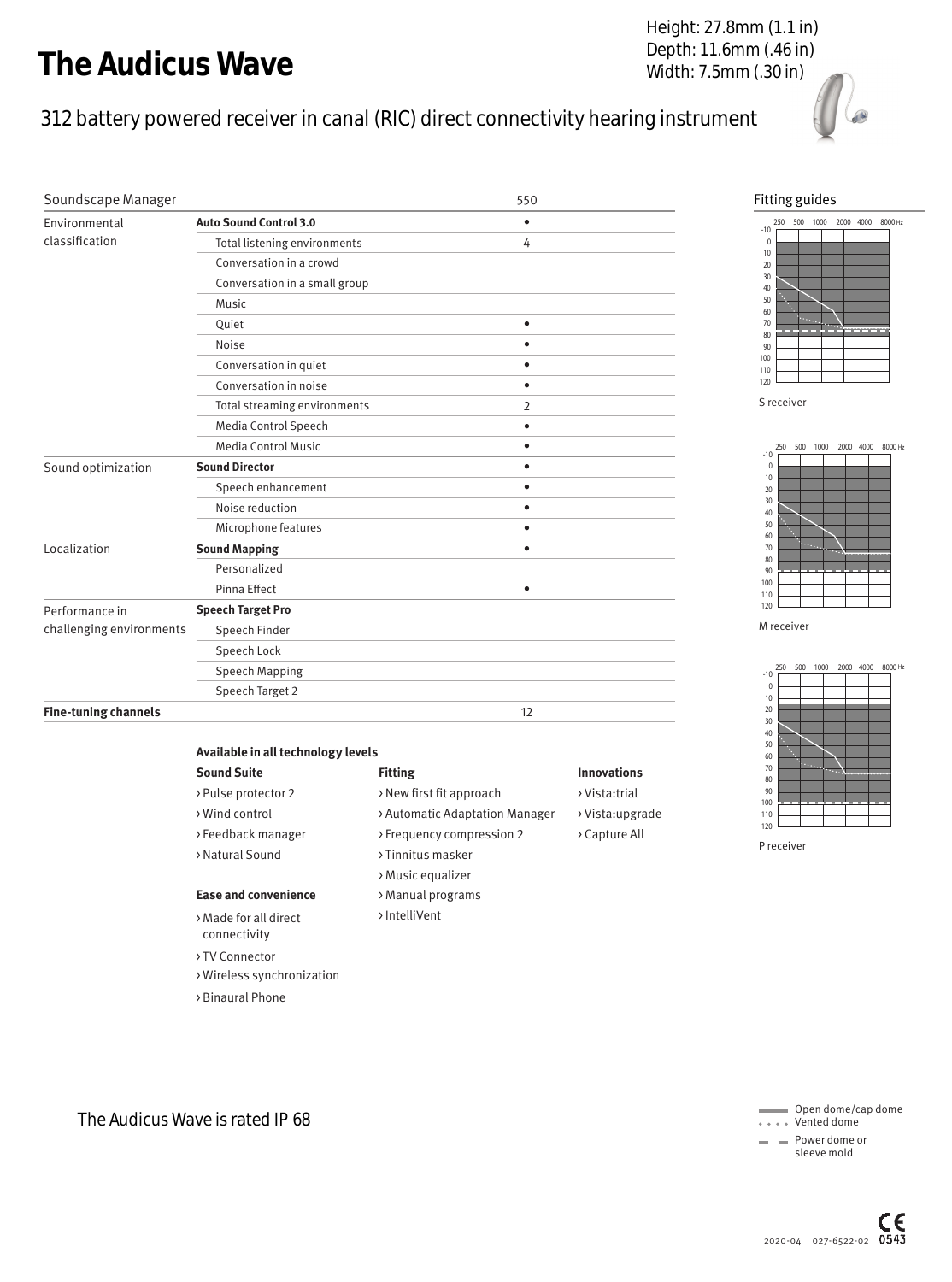|                                                           |                                                                                                                                          | Standard<br>S  | Moderate<br>M                                         | Power<br>P     | <b>Ultra Power</b><br>UP |
|-----------------------------------------------------------|------------------------------------------------------------------------------------------------------------------------------------------|----------------|-------------------------------------------------------|----------------|--------------------------|
|                                                           | ANSI 3.22 2014/IEC 60118-0: 2015 2cc coupler technical data                                                                              |                |                                                       |                |                          |
| Pout<br>dBSPL<br>120<br>100<br>80<br>1000<br>10000<br>100 | OSPL <sub>90</sub>                                                                                                                       |                |                                                       |                |                          |
|                                                           | Maximum (dB SPL)                                                                                                                         | 111            | 114                                                   | 122            | 130                      |
|                                                           | HFA - OSPL90 (dB SPL)                                                                                                                    | 106            | 111                                                   | 120            | 124                      |
| Gain<br>dB                                                | Full on gain (input 50 dB SPL)                                                                                                           |                |                                                       |                |                          |
|                                                           | Maximum (dB)                                                                                                                             | 46             | 50                                                    | 58             | 67                       |
| 10<br>1000<br>100<br>10000                                | HFA - FOG (dB)                                                                                                                           | 39             | 45                                                    | 55             | 62                       |
| Pout<br>dBSPL                                             | Reference test setting (RTS)                                                                                                             |                |                                                       |                |                          |
|                                                           | Frequency range (Hz)                                                                                                                     | $(100 - 8000)$ | $(100 - 8000)$                                        | $(100 - 6300)$ | $400 - 6000$             |
|                                                           | Reference test gain (dB)                                                                                                                 | 29             | 34                                                    | 43             | 47                       |
| 1000<br>100                                               | Current drain at RTS (mA)                                                                                                                | 2.2            | 2.1                                                   | 2.2            | 2.1                      |
|                                                           | Equivalent input noise at RTS (dB SPL)                                                                                                   | 19             | 19                                                    | 19             | 19                       |
|                                                           | Total harmonic distortion at 500 Hz/800 Hz/1600 Hz/3200 Hz(%)                                                                            |                | $1.5/2.0/2.0/1.0$ $1.5/2.0/2.0/1.0$ $1.0/1.5/1.0/1.0$ |                | 1.5/1.5/1.0/1.0          |
|                                                           | Electromagnetic compatibility                                                                                                            |                |                                                       |                |                          |
|                                                           | EMC immunity by ANSI c63.19-2011 EMC, omni                                                                                               | M <sub>4</sub> | M <sub>4</sub>                                        | M <sub>4</sub> | M <sub>4</sub>           |
| Legend                                                    | Test conditions                                                                                                                          |                |                                                       |                |                          |
| S receiver<br>M receiver                                  | Battery size: 312; Source: voltage 1.3 V<br>The measurements obtained with a closed configuration using an HA-1 coupler (ANSI-3.7-1995). |                |                                                       |                |                          |

P receiver The hearing instrument set to Aura:fit test settings. LLE is applied at an approximate level of 35 dB SPL. UP receiver Domes should never be ¡t on clients with perforated eardrums, exposed middle ear cavities, or surgically

altered ear canals. In the case of such a condition, we recommend use of a customized earmold. We reserve the right to change specification data without notice as improvements are introduced.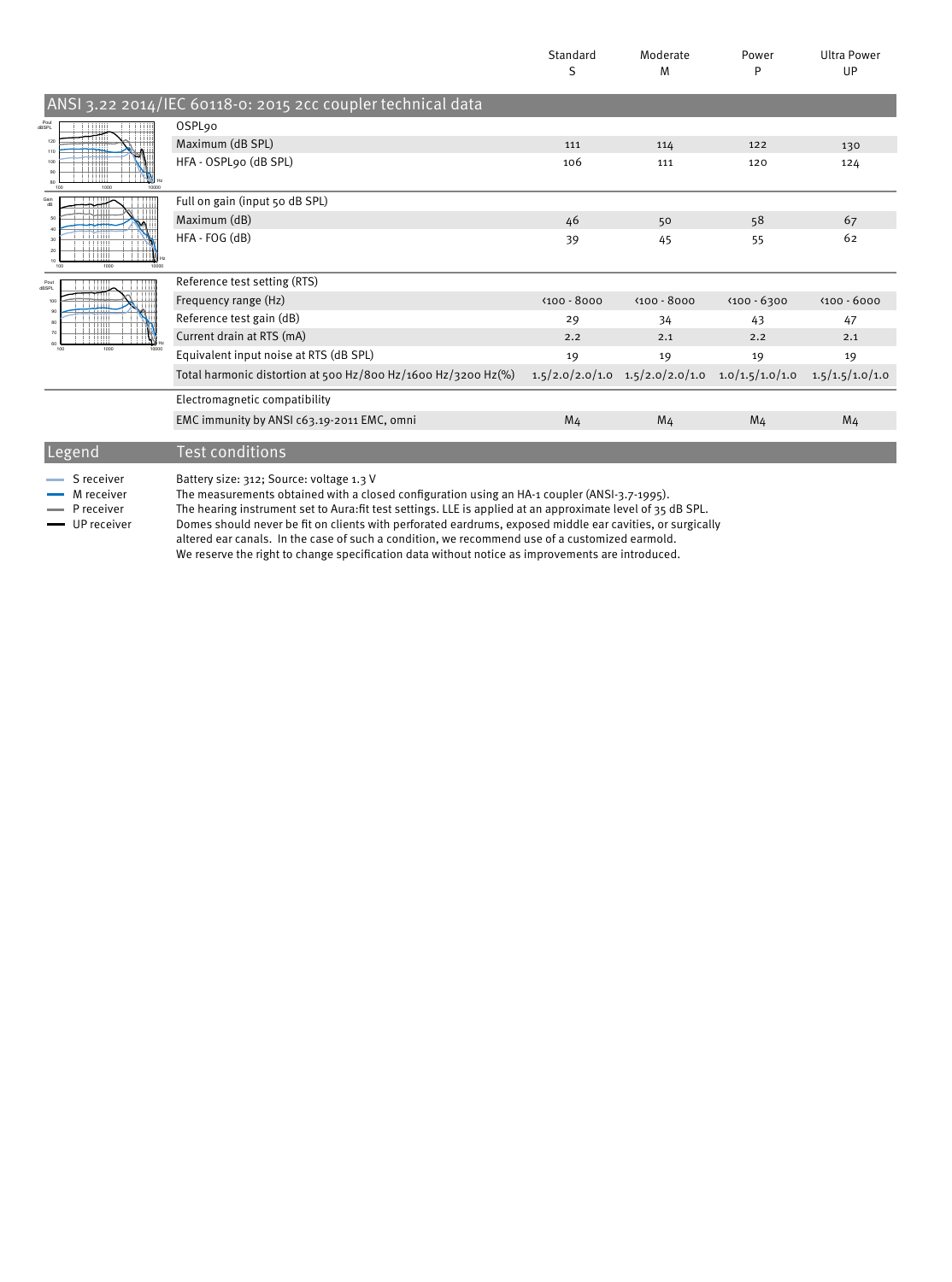# The Audicus Wave - Rechargeable

### Lithium-ion powered receiver in canal (RIC) direct connectivity hearing instrument

|                                               | he Audicus Wave - Rechargeable                                                                                                                                                                                                                                                                                       |                                                                                                                                                                                          |                                                                        | Height: 30.6mm (1.2 in)<br>Depth: 12.2mm (.48 in)<br>Width: 8.7mm (.34 in)                                     |
|-----------------------------------------------|----------------------------------------------------------------------------------------------------------------------------------------------------------------------------------------------------------------------------------------------------------------------------------------------------------------------|------------------------------------------------------------------------------------------------------------------------------------------------------------------------------------------|------------------------------------------------------------------------|----------------------------------------------------------------------------------------------------------------|
|                                               |                                                                                                                                                                                                                                                                                                                      | ithium-ion powered receiver in canal (RIC) direct connectivity hearing instrument                                                                                                        |                                                                        |                                                                                                                |
| Soundscape Manager                            |                                                                                                                                                                                                                                                                                                                      | 550                                                                                                                                                                                      |                                                                        | Fitting gu                                                                                                     |
| Environmental<br>classification               | <b>Auto Sound Control 3.0</b><br>Total listening environments<br>Conversation in a crowd<br>Conversation in a small group<br>Music<br>Quiet<br>Noise<br>Conversation in quiet<br>Conversation in noise<br>Total streaming environments                                                                               | $\bullet$<br>4<br>$\bullet$<br>$\bullet$<br>$\bullet$<br>$\bullet$<br>2                                                                                                                  |                                                                        | 250 500<br>$-10$<br>0<br>10<br>20<br>30<br>40<br>50<br>60<br>70<br>80<br>90<br>100<br>110<br>120<br>S receiver |
| Sound optimization                            | Media Control Speech<br><b>Media Control Music</b><br><b>Sound Director</b>                                                                                                                                                                                                                                          | $\bullet$<br>$\bullet$<br>$\bullet$                                                                                                                                                      |                                                                        | 250 500<br>$-10$<br>$\mathbb O$                                                                                |
|                                               | Speech intensifier<br>Noise reduction<br>Microphone features                                                                                                                                                                                                                                                         | $\bullet$<br>$\bullet$<br>$\bullet$                                                                                                                                                      |                                                                        | $10\,$<br>20<br>30<br>40<br>50<br>60                                                                           |
| Localization                                  | <b>Sound Mapping</b><br>Personalized<br>Pinna Effect                                                                                                                                                                                                                                                                 | $\bullet$<br>$\bullet$                                                                                                                                                                   |                                                                        | 70<br>80<br>90<br>100<br>110                                                                                   |
| Performance in<br>challenging<br>environments | <b>Speech Target Pro</b><br>Speech Finder<br>Speech Lock<br><b>Speech Mapping</b><br>Speech Target 2                                                                                                                                                                                                                 |                                                                                                                                                                                          |                                                                        | 120<br>M receiver<br>500<br>250<br>$-10$<br>$\mathbf 0$<br>10                                                  |
| <b>Fine-tuning channels</b>                   |                                                                                                                                                                                                                                                                                                                      | 12                                                                                                                                                                                       |                                                                        | 20<br>30<br>40<br>50<br>60                                                                                     |
|                                               | Available in all technology levels<br><b>Sound Suite</b><br>> Pulse protector 2<br>> Wind control<br>>Feedback manager<br>> Natural Sound<br><b>Ease and convenience</b><br>> Made For All direct<br>connectivity<br>> Rechargeable<br>> TV Connector<br>> Wireless synchronization<br>> Binaural Phone<br>>Telecoil | <b>Fitting</b><br>> New first fit approach<br>> Automatic Adaptation Manager<br>> Frequency compression 2<br>> Tinnitus masker<br>> Music equalizer<br>> Manual programs<br>>IntelliVent | <b>Innovations</b><br>$\rightarrow$ Trial<br>>Upgrade<br>> Capture All | 70<br>80<br>90<br>100<br>110<br>120<br>P receiver                                                              |
| The Audicus Wave is rated IP 68               |                                                                                                                                                                                                                                                                                                                      |                                                                                                                                                                                          |                                                                        | ⊢Ope<br>. Ver                                                                                                  |

#### Fitting guides



0





 Open dome/cap dome Vented dome Power dome or sleeve mold

| Available in all technology levels |                    |
|------------------------------------|--------------------|
| <b>Fitting</b>                     | <b>Innovations</b> |
| > New first fit approach           | > Trial            |
| > Automatic Adaptation Manager     | > Upgrade          |
| > Frequency compression 2          | > Capture All      |
| > Tinnitus masker                  |                    |
| > Music equalizer                  |                    |
| > Manual programs                  |                    |
| >IntelliVent                       |                    |
|                                    |                    |
|                                    |                    |

- > TV Connector
- > Wireless synchronization
- > Binaural Phone
- > Telecoil